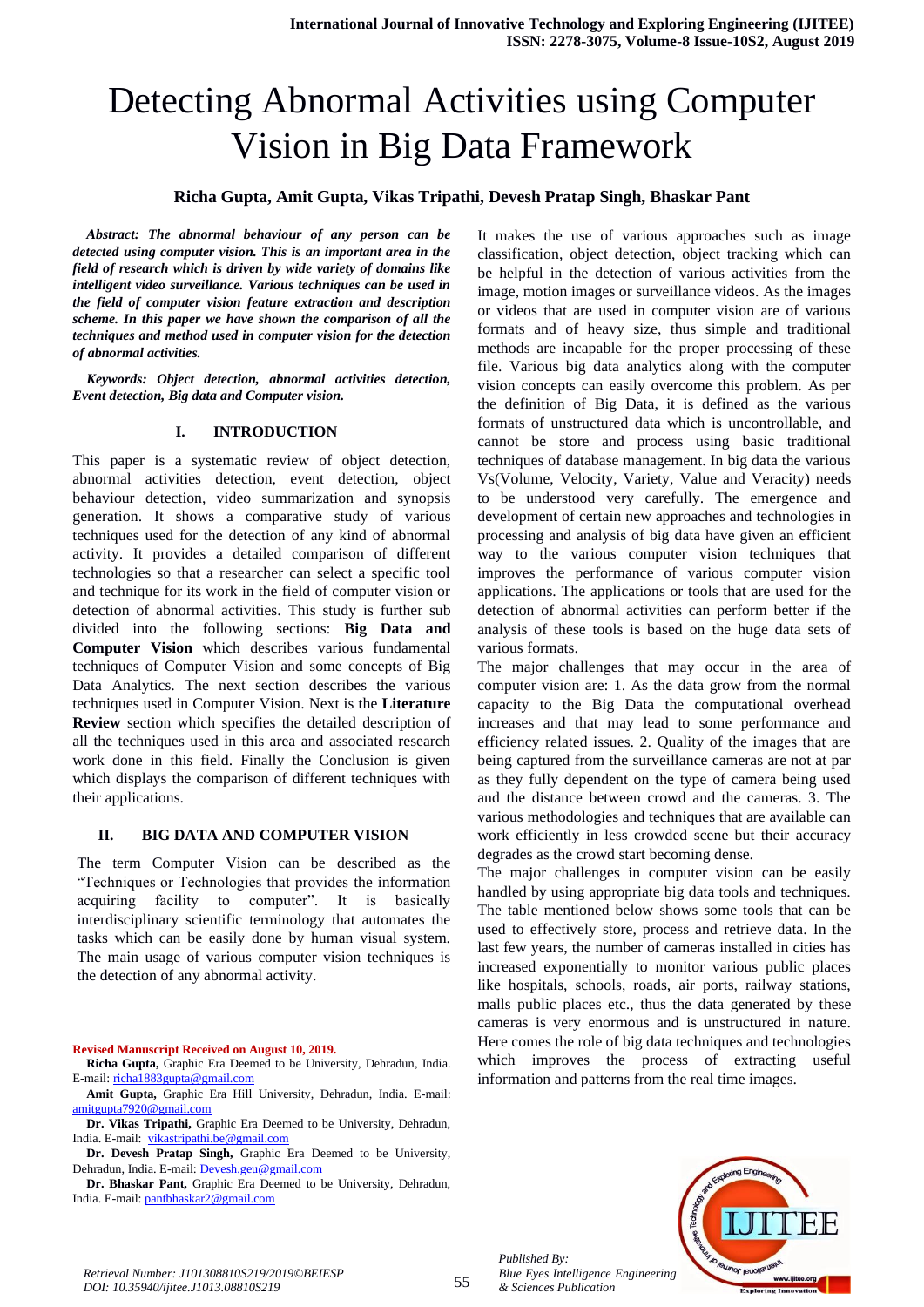| S.No.          | <b>Applications of</b><br>Area |                        |  |  |
|----------------|--------------------------------|------------------------|--|--|
|                |                                | <b>Abnormalities</b>   |  |  |
|                |                                | <b>Detection</b>       |  |  |
| $\mathbf{1}$   | Law enforcement                | Detect traffic rule    |  |  |
|                | and surveillance               | violations, suspects   |  |  |
|                |                                | tracking and           |  |  |
|                |                                | investigation          |  |  |
| $\mathfrak{D}$ | Security                       | Abnormal crowd         |  |  |
|                |                                | behaviour, fight scene |  |  |
|                |                                | in public area,        |  |  |
|                |                                | violence detection     |  |  |
| 3              | Transportation                 | Detection of road      |  |  |
|                |                                | accidents              |  |  |
| $\overline{4}$ | <b>Social Networking</b>       | Anomalous activity on  |  |  |
|                |                                | social networking like |  |  |
|                |                                | twitter and facebook   |  |  |
| 5              | <b>Cyber Attack</b>            | Financial Losses and   |  |  |
|                |                                | Cyber Wars             |  |  |
| 6              | <b>Health Care</b>             | Patient monitoring     |  |  |
|                |                                | system                 |  |  |
| 7              | <b>Information Security</b>    | Information theft in   |  |  |
|                |                                | healthcare and         |  |  |
|                |                                | financial department   |  |  |
| 8              | <b>Weather Patterns</b>        | <b>Bad Weather</b>     |  |  |
|                |                                | Detection              |  |  |
| 9              | <b>Banking Sectors</b>         | <b>Financial Fraud</b> |  |  |
|                |                                | Detection              |  |  |

**Table 1: Areas used for Abnormities Detection**

| S.No.          | <b>Big Data</b>       | a big butu 10015 unu 1nen rippneutions<br><b>Applications</b> |  |  |
|----------------|-----------------------|---------------------------------------------------------------|--|--|
|                | <b>Components</b>     |                                                               |  |  |
| 1              | Hadoop Distributed    | Stores and process                                            |  |  |
|                | File System           | distributed data                                              |  |  |
| $\overline{2}$ | Map Reduce            | Combines the results of                                       |  |  |
|                |                       | various parallel                                              |  |  |
|                |                       | executing tasks                                               |  |  |
| 3              | HBase                 | <b>Real Time Database</b>                                     |  |  |
|                |                       | accessibility and                                             |  |  |
|                |                       | Processing                                                    |  |  |
| 4              | Hive                  | Statistical analysis of                                       |  |  |
|                |                       | large data ware house                                         |  |  |
|                |                       | systems                                                       |  |  |
| 5              | Mahout                | Support major ML                                              |  |  |
|                |                       | algorithms on large                                           |  |  |
|                |                       | datasets                                                      |  |  |
| 6              | Rapid Miner           | <b>Integrated Environment</b>                                 |  |  |
|                |                       | for Data Science, ML                                          |  |  |
|                |                       | and Predictive Analysis                                       |  |  |
| 7              | Lumify                | Big Data Fusion /                                             |  |  |
|                |                       | <b>Integration</b> , Analytics                                |  |  |
|                |                       | and Visualization                                             |  |  |
| 8              | <b>Text Analysis</b>  | Technique to extract                                          |  |  |
|                |                       | some meaningful                                               |  |  |
|                |                       | knowledge from variety                                        |  |  |
|                |                       | of Textual data.                                              |  |  |
| 9              | <b>Audio Analysis</b> | Audio analysis and                                            |  |  |
|                |                       | speech recognition                                            |  |  |
| 10             | Video Analysis        | Surveillance applications                                     |  |  |
|                |                       | using different videos.                                       |  |  |

| 11 | Social Networking   | Techniques to be used    |  |  |
|----|---------------------|--------------------------|--|--|
|    | Analysis            | for the analysis social  |  |  |
|    |                     | networking data for the  |  |  |
|    |                     | purpose of sentimental   |  |  |
|    |                     | analysis.                |  |  |
| 12 | Predictive Analysis | Depicting the future     |  |  |
|    |                     | trends and prediction of |  |  |
|    |                     | some patterns.           |  |  |

## **III. TECHNIQUES USED IN COMPUTER VISION FOR ABNORMAL ACTIVITY DETECTION**

This section describes the various terminologies and techniques that are mostly used for the detection of any kind of abnormal activity. These techniques are classified as Image Classification, Object Detection, Object Tracking etc. To identify any type of abnormal activity, firstly the image should be classified, and then the particular object is detected either from the image or from the video. Then, if required the object is being tracked. The following section describes these techniques:

**Image Classification:** Image classification is the concept which is mainly utilized for the categorization of any image. This categorization is done to facilitate the identification of different classes in any object or image. Histogram of oriented gradients (HOG), scale-invariant feature transform (SIFT), and local binary patterns (LBP) are the main methods provided for image classification. SVM is best suited for the image classification because of its capability of training the large datasets and providing accurate and efficient results in comparison of other methods.

**Object detection:** Object detection refers to the detection of the particular object in any or provided image; it can be utilized for the detection of any abnormal activity. Object detection differs from the image classification as by applying classification and localization to many objects instead of one single object. Out of the various methods available for the object detection, YOLO(you only look once)[1] gives the best results. YOLO is the technique which is efficient even also on large datasets. **Object tracking:** Object tracking is the process to follow any particular object or group of multiple objects in any scene.

The vital applications are abnormal crowd behaviour, violence detection in public area, Tragedy like road accidents, event detection which refers to any abnormal activity over social networking site, cyber attacks etc.

# **IV. LITERATURE REVIEW**

Traffic accidents are the major cause of injuries and for disabling the people since a long time. If the abnormal behaviour of a vehicle is not detected then the trajedy may happen. To prevent the trajedy the abnormal behaviour of an object is to be detected on time, it enhance the necessity of new technologies are evolved here for processing the live streaming video by which the suspect which can harm the other vehicle can be detected timely.



*Published By:*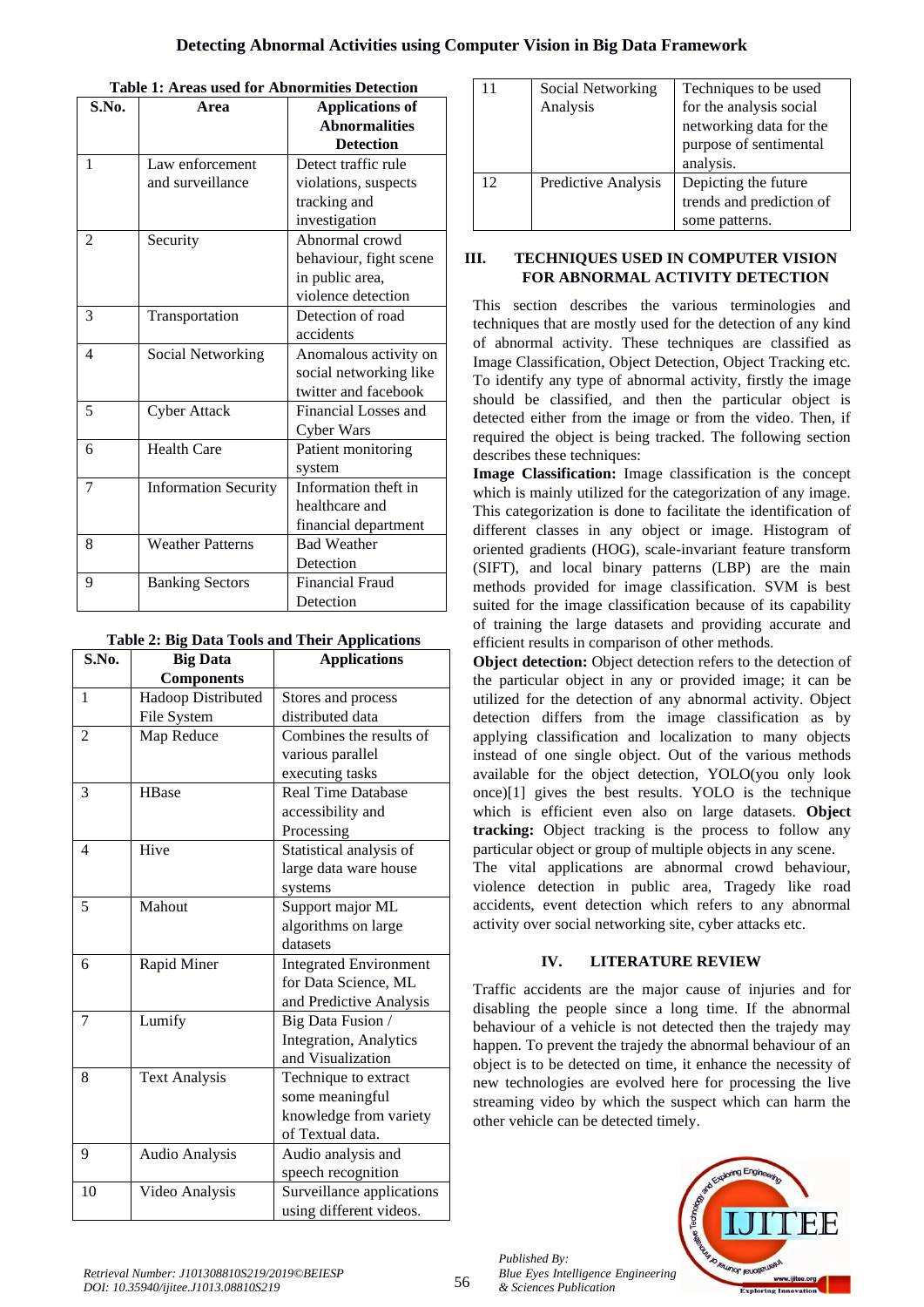### **V. IMAGE CLASSIFICATION/OBJECT DETECTION**

The abnormal driving behaviour of vehicle is determined by using the modern method and the detection of any object is done through YOLO [1].This tool has a limitation as it is not efficient where there is sudden acceleration, deceleration, or suddenly change of the lane. Thus, this can be implemented using other techniques and a need for some better technology is emerged.

[5]As in real time scenario large amount of visual data generated, but it is impossible to analyze this data with traditional methods or techniques in computer vision. So, for the analysis and processing of such wide variety of visual data for example like photos or streaming videos and to discover semantic similarities which can be useful for interpretation we require some techniques related to visual big data analysis. The agencies which are responsible for enforcement of Law deployed needs accessibility to a very big network of CCTV cameras those are installed in all the sensitive public areas. For the detection of various traffic violators, road accidents, tracking of various criminals, collecting evidence for any kind abnormal activity etc, the efficient road monitoring system plays an important role. Many different frameworks has been proposed for this purpose.

For detection of the persons who is riding a bike without wearing helmet, many frameworks associated with the visual big data analytics can be applied in real time on the collection of different video retrieved from the city's CCTV cameras. The proposed framework[5] works in two stages, in first stage bike rider is being detected from surveillance videos using the techniques like background subtraction and object segmentation. In the later stage, the method tries to locate the rider's head and then extracts some required features that are useful for the detection whether the biker has helmet or not.

In order to specify the efficiency of various techniques used in the field of computer vision, the performance comparison of the 3 popularly used feature representations techniques, that is, Scale Invariant Feature Transform (SIFT), histogram of oriented gradients (HOG), and local binary patterns (LBP) for classification is used.

# **VI. OBJECT TRACKING**

There are various different technologies, techniques & methods that can be used to implement tracking of vehicles and their detection[15].These techniques can be categorized broadly into two approaches. First tracking and the second is non-tracking. In tracking approach the moving object is detected but they can be applied when the very few people are in the scene. The non-tracking approach can be applied even though in the crowd scene.[4] It uses the optical flow or space time Markov Random field(MRF) model. The optical flow is computed for every frame of video. According to the orientation or direction the optical flow is divided into various sections. GMM model is trained for every orientation. A likelihood technique is used for the detection of any anomaly. For parallel computing and stream processing this approach is good.

The very first step in this process is to identify various blobs in the pre-characterized ROI that is Region of Interest. The next phase is to measure and evaluate the different movement vectors among identified blobs. For this, various different methodologies that are used to apply pedestrian detection are described in detailed [15]. The 3 different methods that are used for the objective are as follows: Data Fusion Scheme & Laser Scanner, Histogram of Oriented Gradients and Linear SVM classifier, Scale invariant feature transformation, HAAR cascade classifier and frontal face algorithm.

# **VII. ABNORMAL ACTIVITIES DETECTION**

After applying these above techniques the tragedy can be happen. Then trajectory based surveillance are also came into existence. The various related tasks in Computer vision and surveillance are always somehow used for all trajectory analysis. Many works have been proposed for the anomaly detection. We give a systematic review of these works.[2] Here, a study of various applications for visual object trajectories, with reference to the representation of scene, detecting any event, detection of abnormal activities, understanding the object behaviour, video summarization of various videos and synopsis generation are very well described in technique called as multi-object tracking, feature tracking, dense trajectory and optical flow can be used for target the motion in a video. For the detection of various events like walking, fighting and running, some technologies and methodologies such as HMM - Hidden Markov Model, Dirchet process or Bayesian framework are commonly used.

Other than traffic monitoring in smart cities it is also required to detect abnormal crowd activities in public areas. [6] Therefore, for this, the proposed solution which is effectively used for the classification is to use MPEG-7, Particle Filter algorithm and Motion Activity descriptors.

MPEG-7 descriptors belong to Motion Activity descriptor group. Some simple operations and calculations are performed on motion vector components. These calculations are performed on the different compressed images which speed-ups the process of the features selection. Here four descriptors are used. Firstly, the motion intensity, secondly, a histogram of 8-bin for various movement directions, next is the descriptor that is used for describing the size and number of any active objects in any specified scene and lastly descriptor which can be used to describe the ratio between motion intensity in the active region which is largest to the motion intensity in any vedio. Different machine learning algorithms such as KNN(K nearest neighbour), Adaboost etc can be used for violence detection.

It basically worked on the frames of the video. It is used to calculate the difference among two consecutive frames for any absolute image[3]. The Lagrangian theory provided the tools for analyzing the term non-local information of motion. So the crowd violence can be detected using this theory.



*Published By:*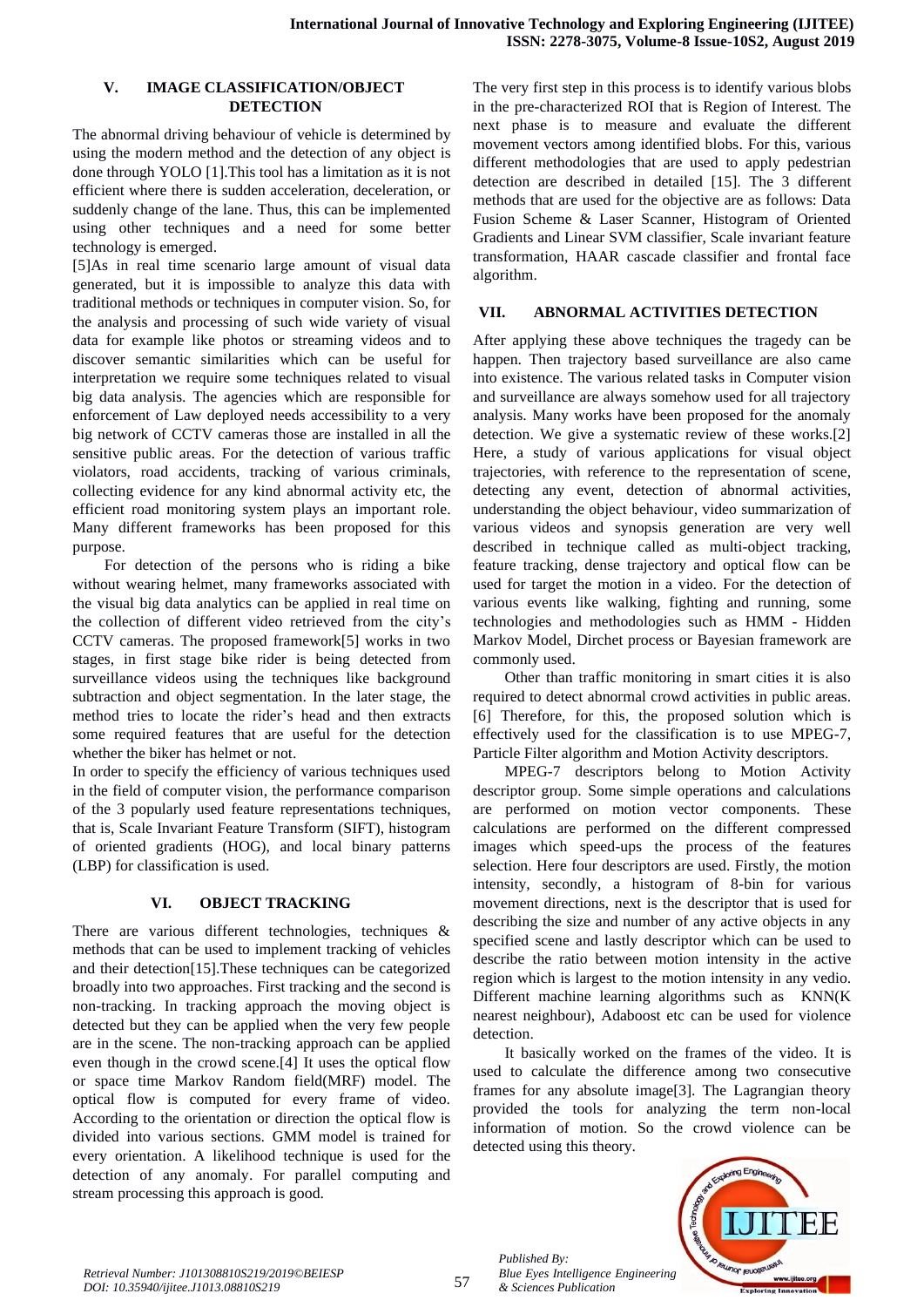SVM (support vector machine) classifier can be utilized for the violence detection in computer vision.

To detect and identify such images in any image sequence that shows an abnormal crowd activity, generally the algorithm namely PF algorithm is used. This PF algorithm can be described as an implementation of recursive Bayes filter technique which is described by Monte Carlo simulations.

The blob sequence optimization is also used to detect various abnormal activities in any video that is used for the purpose of surveillance and then creation of suitable summary videos. Video synopsis is created by the usage of process of optimizing the blob sequence, which basically combines spatial, temporal, size, and motion correlation between different items, this process is done for the extraction of suitable abnormal blob sequences. The various errors that are occurred with respect to occlusion or background interferences can be easily avoided by the use of this process. After which for any long video, a video summary is created by the arrangement of sequences of various abnormal blobs according to their activity types.

In the next few approaches the two important methods: first spatio-temporal descriptors: which is formally a silhouette and optic flow based method and a dense trajectory based technique is used[9]. The technique namely Trajectory shape descriptor is then proposed that can be used to detect abnormalities[9]. Afterwards, SVM technique is used for the classification of any abnormal and normal activities.

For the identification of the abnormal activities, two different approaches can be selected. The first method can be simply defined as a collection various values of optic flow and the characteristics those are based on silhouettes. The other method is based on dense trajectory features those are aligned with the descriptors of HOG, HOF and MBH, which are basically more complex than the previously used techniques.

Within spatio-temporal video volume anomalies can be detected by the analysis of contextual information [8]. Spatio-temporal volumes are built close every pixel, and then the activity pattern codebook is constructed by clustering those volumes. Then, a dictionary is created which is generated using sparse representation. It is used to describe a large spatio-temporal window which is composed of information of the volumes. Furthermore, abnormal events are analyzed by multi-scale analysis. Finally, level of abnormality from any input motion pattern is evaluated by designing the sparse re-construction cost. The above approach is proposed for anomaly detection in crowded scenes.

# **VIII. EVENT DETECTION**

The various and different processes which can be used for the identification of various abnormal or suspicious activity in any the public domain or public platform are termed as anomaly detection[10], which is a well versed mechanism that is used to detect any kind of discrepancies in social networking site by the effective usage of Apache Kafka. The values or information that is received from Kafka producer is than submitted to Hbase database. This data can be used

for the purpose of community and anomaly detection afterwards. For the identification of inconsistent nodes, the methods that are mostly used are degree and PII - Political Independence Index metrics.



*Published By:*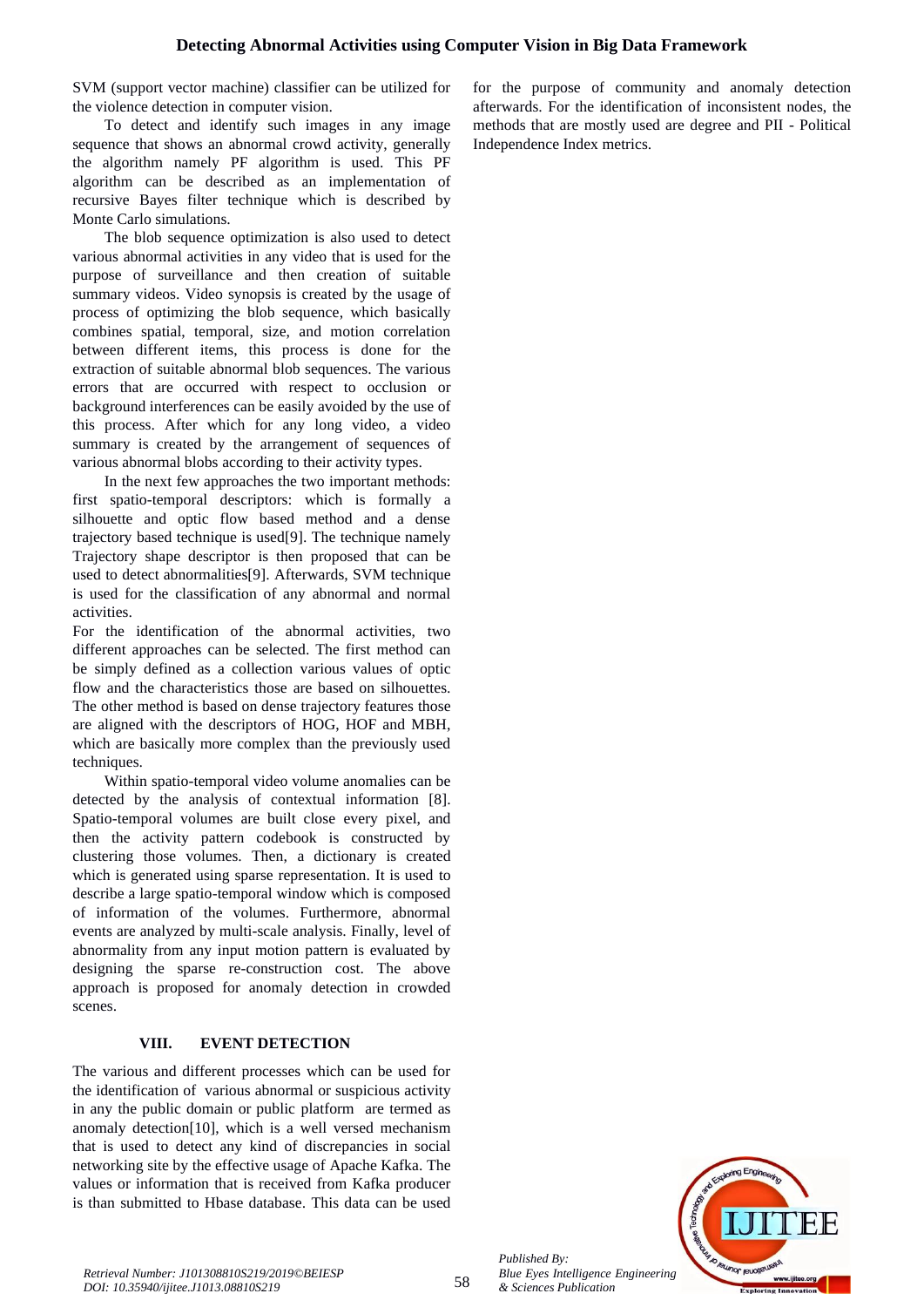|                | <b>S.NO. REFERENCES YEAR</b> |      | <b>TECNOLOGY USED</b>                                                                                                             | <b>APPLICATION</b>                                                                  | <b>BASE OF TECHNOLOGY</b>                                   | <b>FUTURE WORK</b>                                                                                                                                                                    |
|----------------|------------------------------|------|-----------------------------------------------------------------------------------------------------------------------------------|-------------------------------------------------------------------------------------|-------------------------------------------------------------|---------------------------------------------------------------------------------------------------------------------------------------------------------------------------------------|
| $\mathbf{1}$   | [1]                          | 2019 | <b>YOLO</b> and Kalman filters                                                                                                    | detecting abnormal vehi-<br>cle behavior using traffic<br>camera                    | traffic camera                                              | Abnormal behaviors such as sudden acceleration<br>and deceleration, swerving, and sudden lane<br>change                                                                               |
| $\overline{c}$ | $[2]$                        | 2019 | video summarization and<br>synopsis generation techniques                                                                         | surveillance video analysis for<br>trajedey                                         | surveillance cameras                                        | Deep learning can be used for long duration<br>tracking                                                                                                                               |
| 3              | $[3]$                        | 2019 | classification method, svm, deep<br>learning                                                                                      | abnormal and violence<br>detection                                                  | support vector machine<br>(SVM),<br>and using deep learning | fast CNN, R-CNN can be used for detection<br>violance in crowd scene                                                                                                                  |
| $\overline{4}$ | $[4]$                        | 2018 | Big data environment using<br>Apache Kafka, Apache Spark<br>hbase, HDFS                                                           | Anaomalous activities on<br>social networks like<br>twitter, facebook               | big data                                                    | some machine learning algos can be used                                                                                                                                               |
| 5              | [5]                          | 2018 | Real time big data processing<br>with machine learning algorithm information theft in healthcare,                                 | Networks which leads to cyber-<br>attack, financial loss,<br>and cyber war          | big data                                                    | real time analytics using IOT                                                                                                                                                         |
| 6              | [6]                          | 2016 | OGMM(optical flow as low level<br>feature and quantizes the<br>orientation of optical flow)                                       | localize the position of<br>abnormal with characteristic<br>of updating incremently | GMM, big data                                               | real time data processig needed                                                                                                                                                       |
| $\tau$         | $[7]$                        | 2016 | Visual big data analytics                                                                                                         | Identify the Violation of traffic<br>rules                                          | video surveillance                                          | can be extended to detect violation of other rules<br>and report and detect the number plate of violators<br>of rules.                                                                |
| 8              | [8]                          | 2016 | MPEG-7 motion activity<br>descriptors and particle filter<br>algorithm for classification                                         | to detect the abnormal<br>behaviour of crowd                                        | <b>MPEG</b>                                                 | to modify the algo so that it can localize the<br>anomalies in the scene                                                                                                              |
| 9              | [9]                          | 2015 | blob sequence optimization<br>process which integrates the<br>spatial, temporal, size and motion<br>correlation among objects     | detect abnormal activities in<br>surveillance videos                                | video surveillance                                          | 1. extending to more activity types such that the<br>approach can create summary videos for<br>any people-interested activity types<br>2.combining withtrajectory association methods |
| 11             | [10]                         | 2015 | <b>GPU</b> based Gaussian Mixture<br>Model (GMM)                                                                                  | to detect the abnormal<br>behaviour of crowd                                        | <b>GPU</b> with GMM                                         | tracking can be done                                                                                                                                                                  |
| 12             | [11]                         | 2014 | blob analysis, Background<br>subtraction, Gaussian Mixture<br>Models                                                              | applied to public places where<br>security is a major issue                         | blob analysis                                               | need technology for all scene and scenario                                                                                                                                            |
| 13             | $[12]$                       | 2014 | Spatio-temporal video, activity<br>pattern codebook, sparse<br>representaion                                                      | anomaly detection in crowd                                                          | weighted<br>fuzzy c means (WFCM)<br>algorithm               | online learning method                                                                                                                                                                |
| 14             | [13]                         | 2014 | two different spatio-temporal<br>descriptors, a silhouette and optic<br>flow based method and a dense<br>treajectory based method | abnormal activity detection in<br>crowd                                             | DTF and SOF ,SVM                                            | Deep learning can be used                                                                                                                                                             |
| 15             | $[14]$                       | 2014 | simple moitoring system                                                                                                           | patient monitoring system                                                           | intelligent video analytic<br>system                        | multi modal alanalysis of patient information.                                                                                                                                        |

#### **Table 3: Comparison of Various Techniques Used for Detection of Abnormal Activity**

### **IX. CONCLUSION**

The various techniques mainly used for the detection of abnormal activities, violence actions are classification, support vector machine and deep learning. For the identification of the illegal or unlawful activity of any person over the social network platform, the concept of dynamic anomaly detection approach is mostly used. In the detection of such activities the Apache Kafka and Spark streaming of big data framework can be utilized for enhancing its performance. OGMM methodology is widely useful in the detection and localization of exceptional activities of a user.

This paper gives a detailed description of various techniques that can be used in surveillance video analysis. This study depicts the commonly used techniques of big data and computer vision that can enhance the performance of any model which is used for the purpose of detecting abnormal activities.

#### **REFERENCES**

1. Chen Wang, Aibek Musaev, Pezhman Sheinidashtegol, and Travis Atkiso:Towards Detection of Abnormal VehicleBehavior Using Traffic Cameras. In :# K. Chen et al. (Eds.): BigData 2019, LNCS 11514, pp. 125–136, 2019.

- 2. Sk. Arif Ahmed, Debi Prosad Dogra , Samarjit Kar:Trajectory-Based Surveillance Analysis: A Survey.In:Ieee Transactions On Circuits And Systems For Video Technology, Vol. 29, No. 7, July 2019
- 3. Muhammad Ramzan , Adnan Abid ,Hikmat Ullah Khan , Shahid Mahmood Awanamina Ismail ,Muzamil Ahmed , Mahwish Ilyas and Ahsan Mahmood. :A Review on State-of-the-Art Violence detection technique. In:Received July 5, 2019, accepted July 18, 2019, date of publication July 30, 2019, date of current version August 19, 2019. Digital Object Identifier 10.1109/ACCESS.2019.2932114
- 4. Manjunatha H C,Dr. R Mohanasundaram. :BRNADS: Big data Real-Time Node Anomaly Detection in Social Networks. Proceedings of the Second International Conference on Inventive Systems and Control (ICISC 2018) IEEE Xplore Compliant - Part Number:CFP18J06-ART, ISBN:978-1-5386-0807-4;
- 5. Riyaz Ahamed Ariyaluran Habeeb a , Fariza Nasaruddin a, , Abdullah Gani b ,Ibrahim Abaker Targio Hashem b , Ejaz Ahmed c , Muhammad Imran. :Real time big data processing for anomaly detection : a survey.In:Received 15 February 2018; Received in revised form 23 August 2018; Accepted 24 August 2018 0268-4012/ © 2018 Elsevier Ltd.
- 6. Feiping Li,Wenming Yang ,Qingmin Liao.: An efficient anomaly detection approach in surveillance video based on oriented GMM .In [:978-1-14799-9988-0/16/\\$31.00@2016](mailto:978-1-14799-9988-0/16/$31.00@2016) IEEE
- 7. Dinesh Singh, C. Vishnu and C. Krishna Mohan. :Visual big data analytics for traffic monitoring in smart city .In:2016 15th IEEE International Conference on Machine Learning and Applications



<sup>59</sup> *Retrieval Number: J101308810S219/2019©BEIESP DOI: 10.35940/ijitee.J1013.08810S219*

*Published By:*